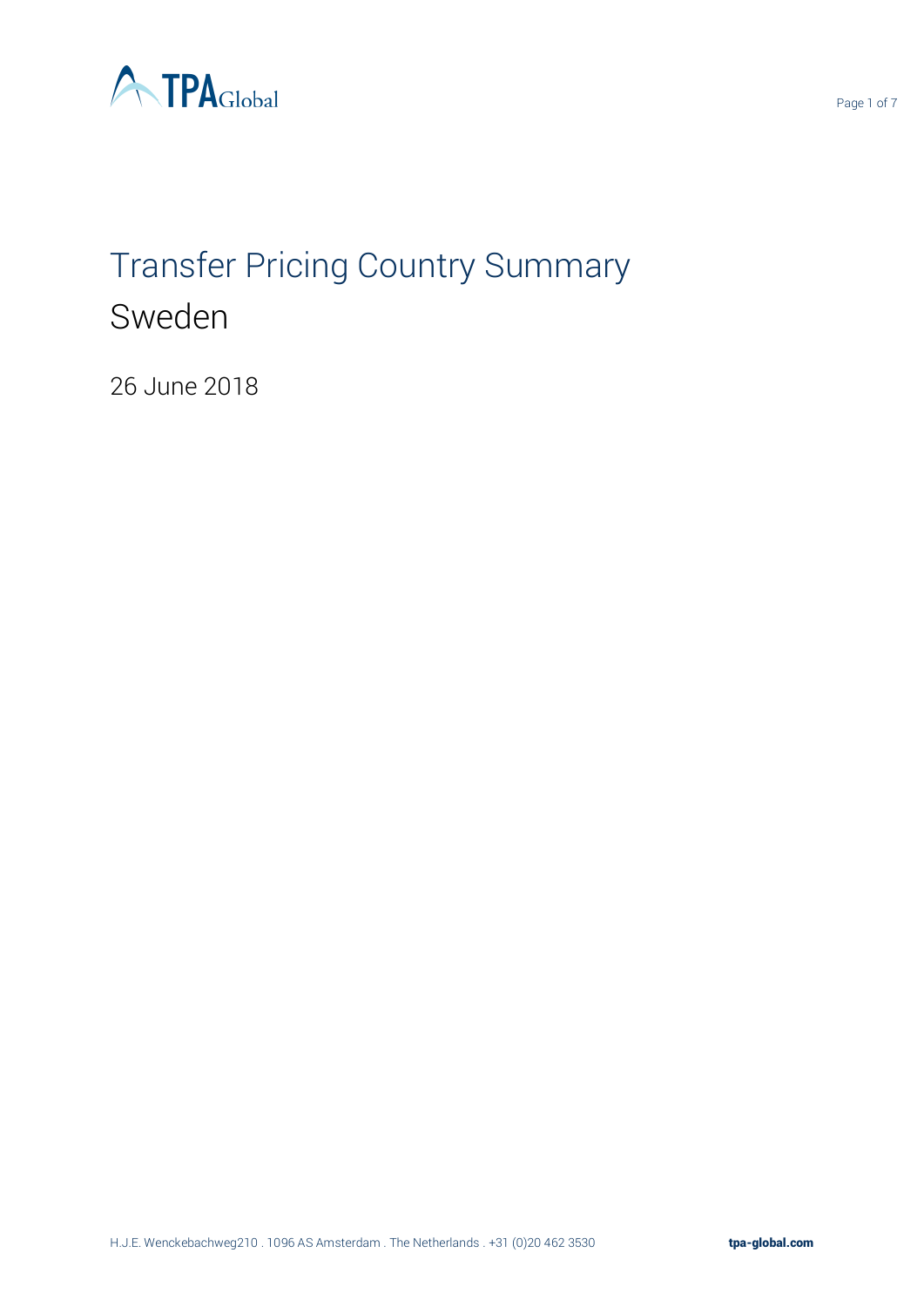

# **Legislation**

#### Existence of Transfer Pricing Laws/Guidelines

Chapter 14, Section 19-20 of the Swedish Income Tax Act contains the legal basis for applying the arm's length principle, granting the Swedish Tax Agency the power to make adjustments where nonarm's length pricing occurs between a Swedish taxpayer and a non-Swedish taxpayer that have common economic interests (Inkomstskattelagen (1999:1229)).

Advance Pricing Agreements Act (APA Act) (Lag (2009:1289) om prissättningsbesked vid internationellatransaktioner) regulates APA agreements.

Chapter 39 of the Tax Procedures Act (Skatteförfarandelagen (2011:1244)) contains the provisions on transfer pricing documentation. The rules have been adopted to the OECD's new standard and are applicable on an income year that begins after March 31, 2017.

The OECD Transfer Pricing Guidelines are generally applicable as guidance in the application of the arm's length principle in Sweden.

#### Documentation requirements

Multinational enterprises are required to document transactions with related companies and present the arm's length consideration of transactions between related parties. For further details refer to chapter "Documentation and Disclosure Requirements", "Implementation of BEPS-related documentation requirements" and "Country-by-country reporting obligation".

The rules also enhances Swedish partnership companies (/Sv. Handelsbolag) and companies with permanent establishment in Sweden or in any other jurisdiction.

#### Exemption from documentation obligation

Before new transfer pricing regulations and CbC-reporting obligations was effective for a Swedish entity, there were no exemptions from documentation obligations. Although, there was limited documentation obligations, please see section "Limited transfer pricing documentation". According to the new transfer pricing regulations and CbC-reporting obligations, the following exemptions from documentation obligation exists:

Transfer pricing documentation (Master file/Local File):

A company must not prepare a Master file nor a Local file if it is part of a Group which the year before the fiscal year in question had less than 250 employees and either have a turnover that does not exceed 50 MEUR (450 MSEK) or a balance sheet total not exceeding 43 MEUR (400 MSEK).

So-called insignificant transaction are exempted from documentation obligation, transactions below SEK 5 MSEK are always considered as insignificant.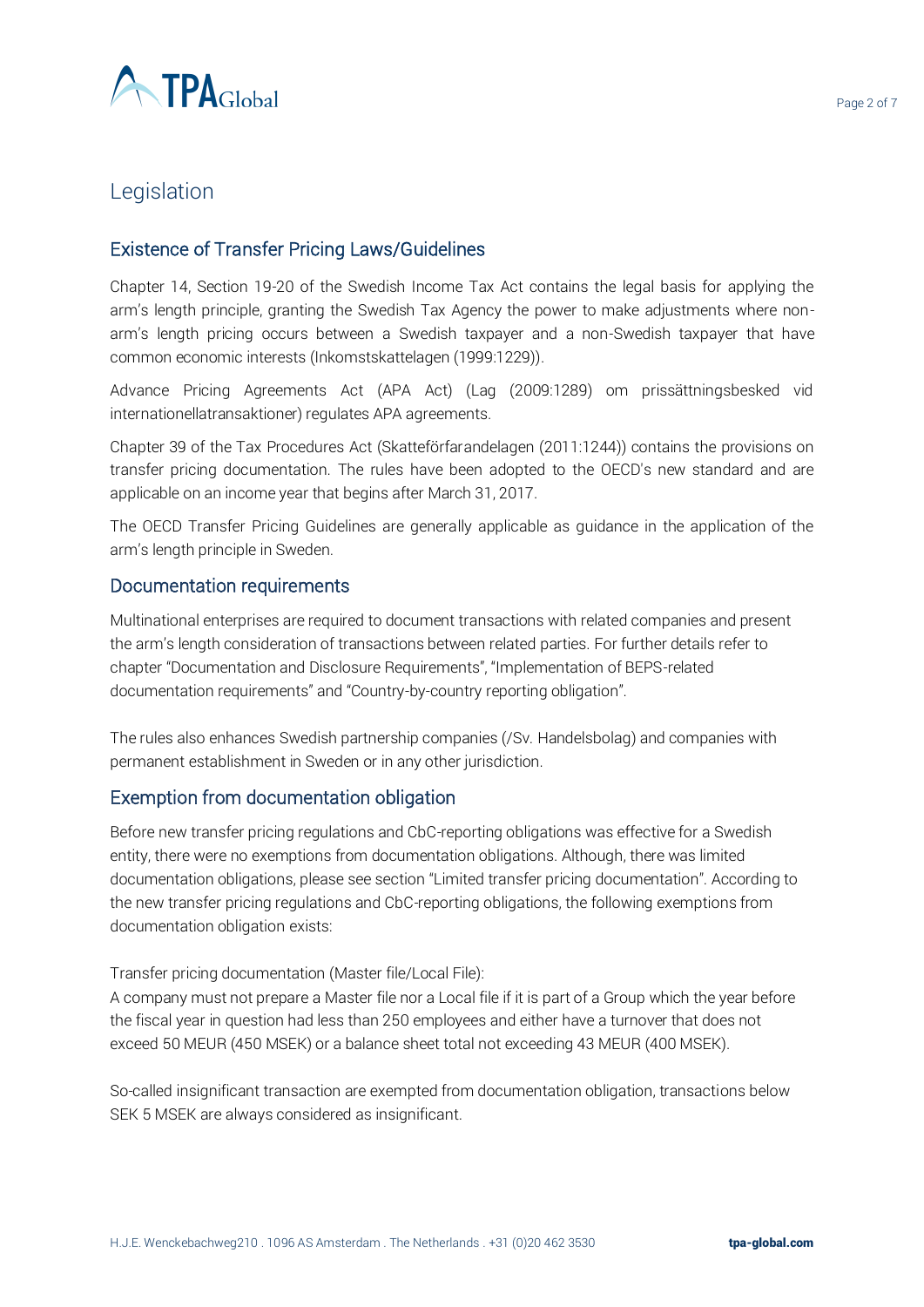

All groups with a total net turnover of less than 7 billion SEK must not submit a CbC report.

# Definition of Related Party

Chapter 39 Section 2 of the Income Tax Act states that legal entities are considered related for transfer pricing documentation purposes if the companies are regarded as a parent or subsidiary company or if the companies are under essentially joint management. The terms parent and subsidiary company is not defined, but should be interpreted as in its normal civil law form

This means that companies can also be affiliated based on either de jure or de facto control. The term covers legal persons in which the same group of shareholders may exercise control or share the same management, even if the shareholders are not the same.

### Transfer Pricing Scrutiny

The transfer pricing audit is carried out by local tax authorities. The largest 250 multinational groups are usually audited once every five years, although companies with a high risk of tax avoidance are often audited more regularly. The Swedish Tax Agency's focus on transfer pricing-related issues has increased significantly since formal documentation requirements were introduced in 2007. Tax audits focus only on transfer pricing in some of the cases. Transfer pricing scrutiny is most likely applied to multinational enterprises, companies operating in offensive industries, the probability of intentional errors corrections, companies previously subjected to transfer pricing errors.

- The likelihood of a general tax audit is generally medium to high based on the dependence of factors, such as the industry in which the company operates, the occurrence of certain transactions, the outcome of previous tax audits and the changes in turnover or profit levels compared with prior years.
- The likelihood that transfer pricing will be reviewed as part of such an audit is high.
- The likelihood is medium that the transfer pricing methodology will be challenged if transfer pricing is reviewed as part of the audit. This depends on the transactions involved, the transfer pricing methods applied, whether the documentation and agreements are adhered to in practice.

The taxpayer being audited is obliged to provide requested documentation and to give tax authorities access to premises used by the company.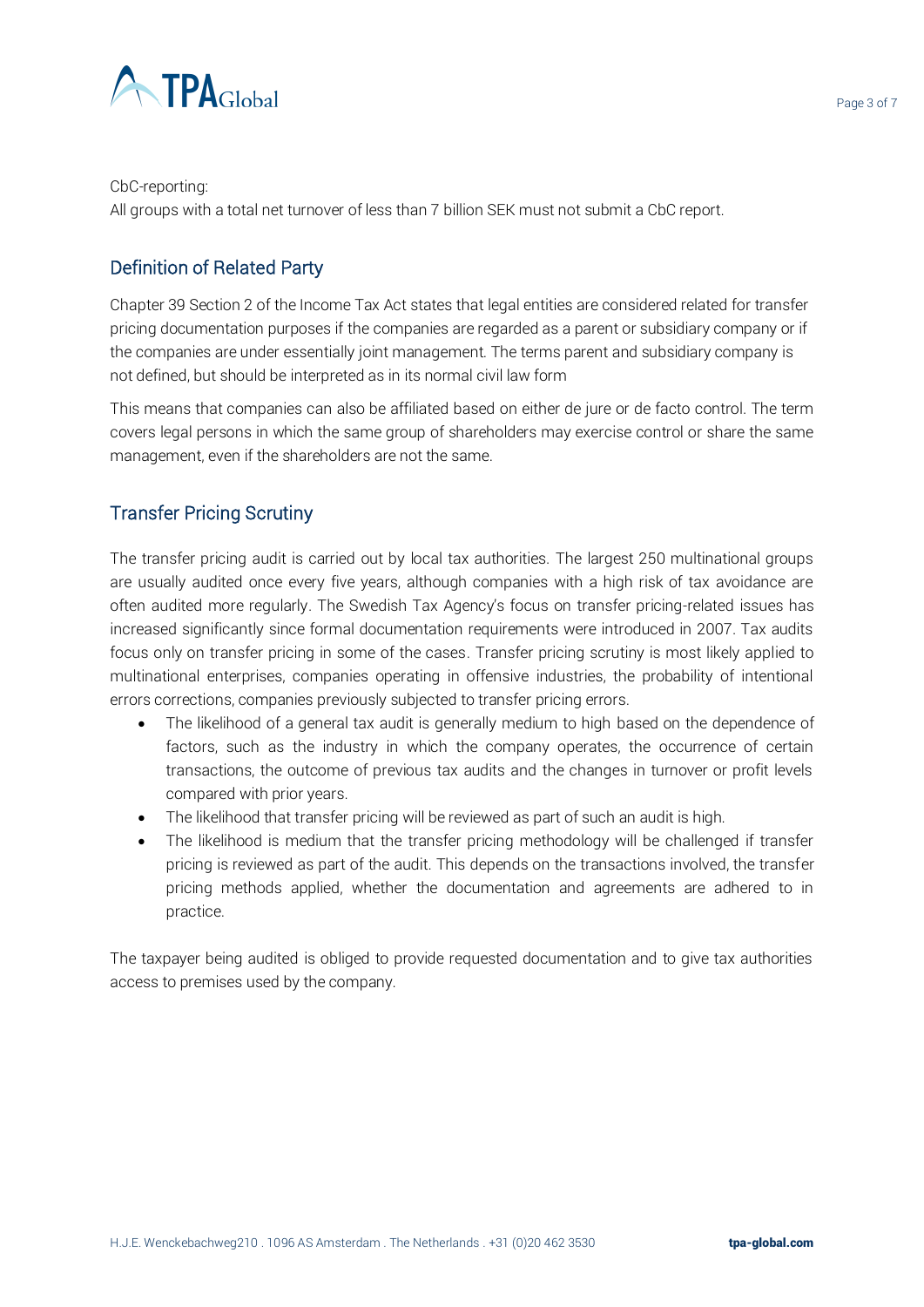

#### Transfer Pricing Penalties

There are no transfer pricing specific penalties. Penalties under the general penalty regime range from 10% to 40% of additional tax imposed.

Penalties are imposed on taxpayers for supplying the Swedish Tax Agency with inaccurate or insufficient information.

The risk of penalties can be eliminated if there is full disclosure of the transactions undertaken, the methods used and all other relevant information is provided. In the preparatory work for the law that introduced transfer pricing documentation requirements, it is stated that if an income adjustment is made because the taxpayer's prices are not deemed to be at arm's length, the penalties might be reduced or eliminated if the taxpayer has prepared proper transfer pricing documentation.

#### Advance Pricing Agreement (APA)

As from 1 January 2010 bilateral and multilateral APAs are available in Sweden (but not for unilateral APAs). The application for an APA will be charged. The fee for filing an APA applications is approximately EUR 15.000. The fee for filing for renewal of an APA is approximately EUR 10.000. The fee for filing a renewal APA with changes is approximately EUR 12.500. The term for APA is three to five years.

#### Implementation of BEPS-related documentation requirements

In order to adapt the Swedish legislation to the BEPS project put forward by the OECD, new regulations on transfer pricing documentations and country-by-country reporting (CbC reporting) gained legislative effect in Sweden as per April 1, 2017. The new requirements generally follows the recommendations put forward by OECD. The legislative changes for transfer pricing documentation will, per the proposal, become effective as from April 1, 2017.

#### New transfer pricing regulations:

The new rules on transfer pricing documentation will be applicable the first time for financial year starting from April 1, 2017. For a company with a financial year equivalent to calendar year, the new regulations will apply from the financial year starting January 1st 2018. The new require a company to prepare a master and local file.

# Documentation And Disclosure Requirements

#### Tax Return Disclosures

There are no specific tax return disclosure requirements relating to inter-company transactions entered into by Swedish taxpayers.Submitting the documentation when filing the tax return may eliminate the risk of penalties though.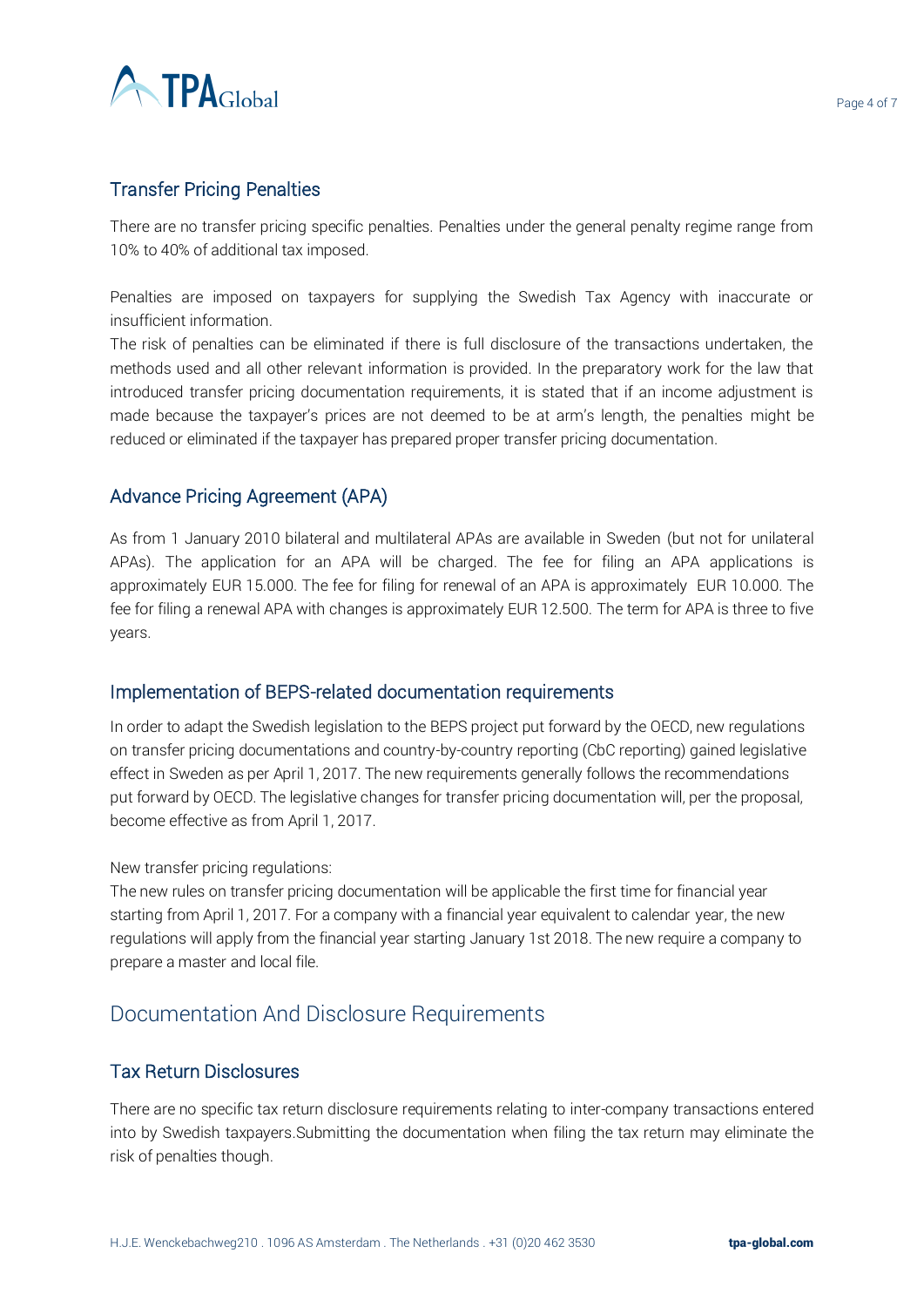

#### Level of Documentation

In order to adapt the Swedish legislation to the BEPS project put forward by the OECD, new regulations on transfer pricing documentations and country-by-country reporting (CbC reporting) gained legislative effect in Sweden as per April 1, 2017.

#### CbC Reporting

All groups with a total net turnover of more than 7 billion SEK must submit a CbC report. A CbC report must be submitted before 12 months after the end of financial year which the report refers to. Hence, a CbC report referring to FY 17 must be submitted before December 31 2018.

Generally the parent company (the designated reporting entity) of the group is responsible for the submission. The local entity must however submit the report if one of the following conditions is met:

- 1. No CbC-report obligation exists in the country of the parent/surrogate parent;
- 2. There is no automatic exchange of CbC-report information (AEI) between the country of the reporting entity and the local entity;
- 3. Even if AEI exists, a systemic error applies and the taxpayers are notified on this.

All companies within the Group must inform the tax agency of their jurisdiction whether they or another entity of the group will submit the CbC report. Unlike the submission, this must be done before the end of the financial year which the report refers to.

The documentation should contain the following:

Master File

- Overview of the Group and its business (Activities, TP policy, etc.)
- Organization chart of the ownership structure and information of which coutry each entity is established in
- General description of the Group's operations
- Information of intangible assets
- Intra-group financial operations
- Financial information and details of tax related agreements

#### Local File

- Information about the company
- All significant transactions with related parties
- Financial information

#### CbC-report

- Name of company
- Country where company is tax liable
- Country where company is registered
- Main business/businesses of the company

The report shall also include information of the following:

• Profits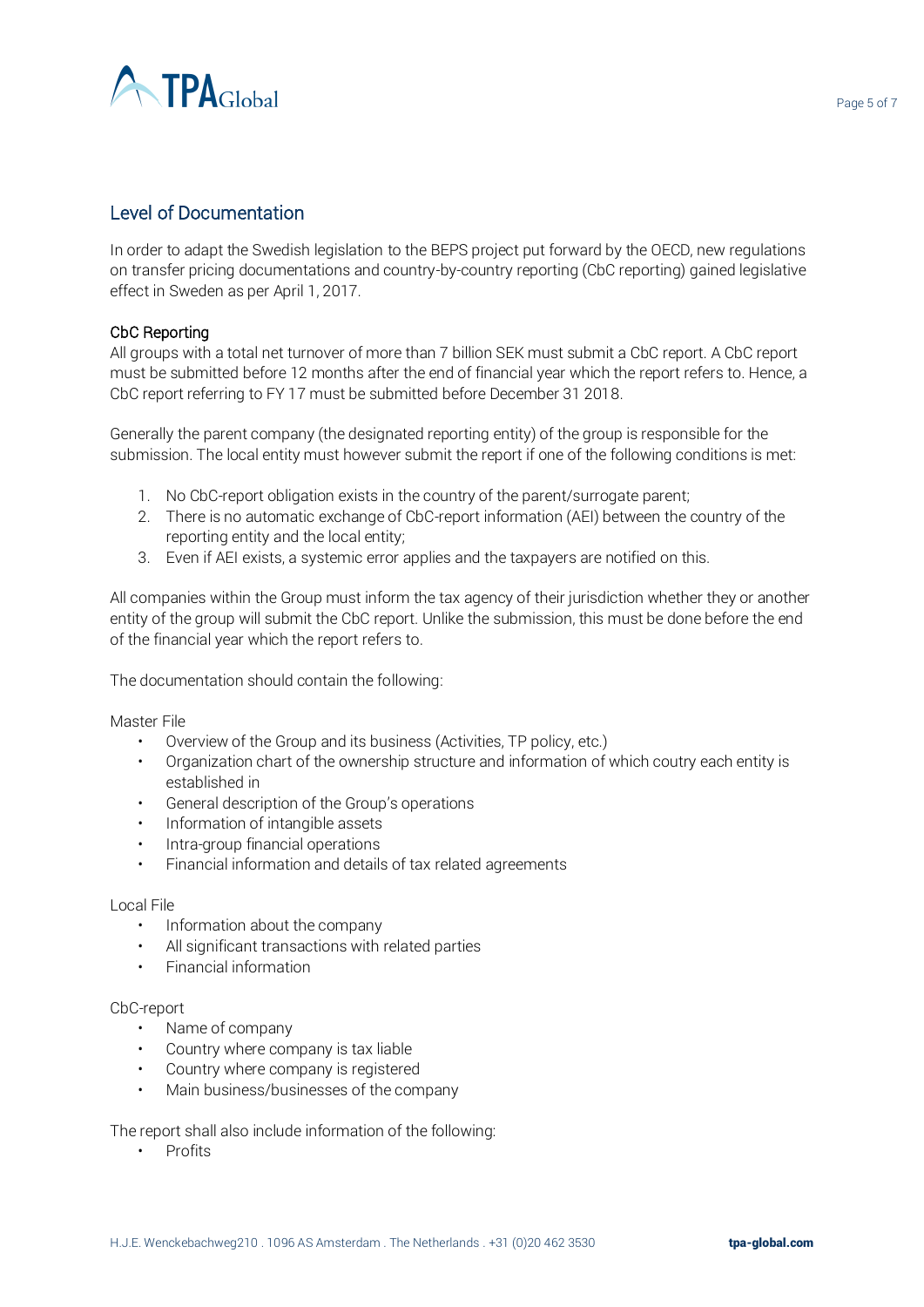

- Profit/loss before tax
- Tax paid
- Accumulated income tax for the FY
- Share capital
- Accumulated earnings
- Numbers of employees
- Tangible assets (except cash etc.

#### Record Keeping

Transfer pricing documentation must be kept for a period of 10 years after the end of the calendar year to which it relates

#### Language for Documentation

Transfer pricing documentation may be prepared in the following languages: Danish, English, Norwegian or Swedish.

#### Small and Medium Sized Enterprises (SMEs)

Small and medium-sized corporations will be exempted from the documentation requirement in Sweden In order to be classified as a SME-company, the company must be a part of a Group which the year before the fiscal year in question with less than 250 employees and either have a turnover that does not exceed 50 MEUR (450 MSEK) or a balance sheet total not exceeding 43 MEUR (400 MSEK). Further, the figures of the Group for the year before the fiscal year will determine whether a documentation must be prepared or not.

#### Deadline to Prepare Documentation

There is no specific deadline to prepare transfer pricing documentation, but it is expected to be continuously updated and prepared by the filing date of the annual income tax return..

#### Deadline to Submit Documentation

Upon request by tax authority, transfer pricing documentation must be submitted within 30 days.

# Statute Of Limitations

The statute of limitations is six years from the end of the tax year.